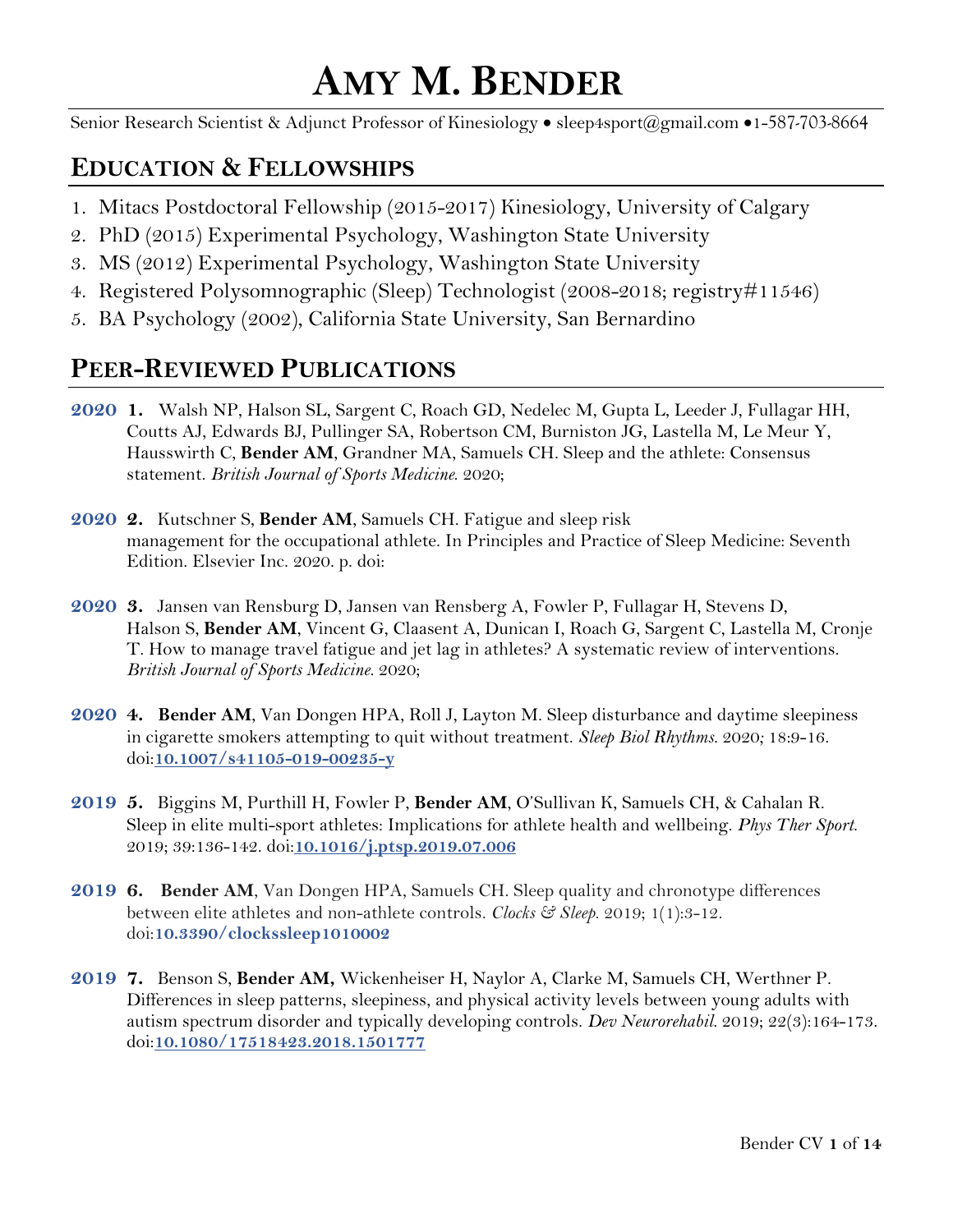- **2018 8. Bender AM**, Lawson D, Werthner P, Samuels CH. The clinical validation of the Athlete Sleep Screening Questionnaire: An instrument to identify athletes that need further assessment. *Sports Medicine-Open*. 2018; 4(1):23:1-8. doi: **[10.1186/s40798-018-0140-5](https://sportsmedicine-open.springeropen.com/articles/10.1186/s40798-018-0140-5)**
- **2017 9.** Kishi A, Van Dongen HPA, Natelson BH, **Bender AM,** Palombini LO, Bittencourt L, Tufik S, Ayappa I, Rapoport DV. Sleep continuity is positively correlated with sleep duration in laboratory nighttime sleep recordings. *PLoS One*. 2017;12(4):1-19. doi: **[10.1371/journal.pone.0175504](https://journals.plos.org/plosone/article?id=10.1371/journal.pone.0175504)**
- **2012 10.** Van Dongen HPA, **Bender AM**, Dinges DF. Systematic individual differences in sleep: Homeostatic and circadian rhythm contributions to neurobehavioral impairment during sleep deprivation. *Accid Anal Prev*. 2012; 45S: 11-16. doi: **[10.1016/j.aap.2011.09.018](https://www.ncbi.nlm.nih.gov/pubmed/22239924)**
- **2008 11.** Luik AI, **Bender AM**, Tucker AM, Belenky G, Van Dongen HPA. Systematic interindividual differences in polysomnographic sleep variables. *Sleep-Wake Res Neth.* 2008;19:109-112. **[pdf](https://labs.wsu.edu/sprc/documents/2016/11/2008SWR-Luik-etal1.pdf/)**
- **2007 12. Bender AM**, Tucker AM, Knittle KA, Belenky G, Van Dongen HPA. Slow wave activity in the first NREM episode is a trait marker in addition to a homeostatic state marker. *Sleep-Wake Res Neth.* 2007;18:33-36. **[pdf](https://labs.wsu.edu/sprc/documents/2016/11/2007SWR-Bender-etal.pdf/)**

#### **UNDER-REVIEW**

**13.** Biggins M, Purthill H, Fowler P, **Bender AM**, O'Sullivan K, Samuels CH, & Cahalan R. Sleep, Health, and Wellbeing in Elite Athletes Before, During and After International Competition.

#### **IN-PREPARATION**

**14.** Jansen van Rensburg D, Jansen van Rensberg A, Fowler P, **Bender AM,** Stevens D, Fullagar H, Halson S, **Bender AM**, Vincent G, Claassen A, Dunican I, Roach G, Sargent C, Lastella M, Cronje T. Exploring the human circadian system and its effect on travel: A narrative review on current knowledge and recommendations with application to the athlete.

**15.** Collins C, Bender AM, Brooks R. Sleep and alertness differences between on-fire and off-fire United States wildland firefighters during the 2017 fire season.

**16. Bender AM., Pedlar, C, Earle, J, Lawson D, Brewer, J, Kipps C, Samuels, CH. Sleep quality** of marathon runners assessed using the Athlete Sleep Screening Questionnaire.

**17.** Benson S, Wickenheiser H, Naylor A, Corbett S, **Bender AM,** Clarke M, Samuels CH, Werthner P. A Physical activity intervention for young adults with autism spectrum disorder: effects on physical activity, gross motor proficiency, daytime functioning, and sleep.

 **18. Bender AM,** Singh M**.** Basics of Sleep Problems and Sleep Disorders for Athletes and Sport Professionals. Sleep and Athletic Performance, Elsevier.

**19.** Singh M, **Bender AM.** Screening for Sleep Disorders in Athletes. Sleep and Athletic Performance, Elsevier.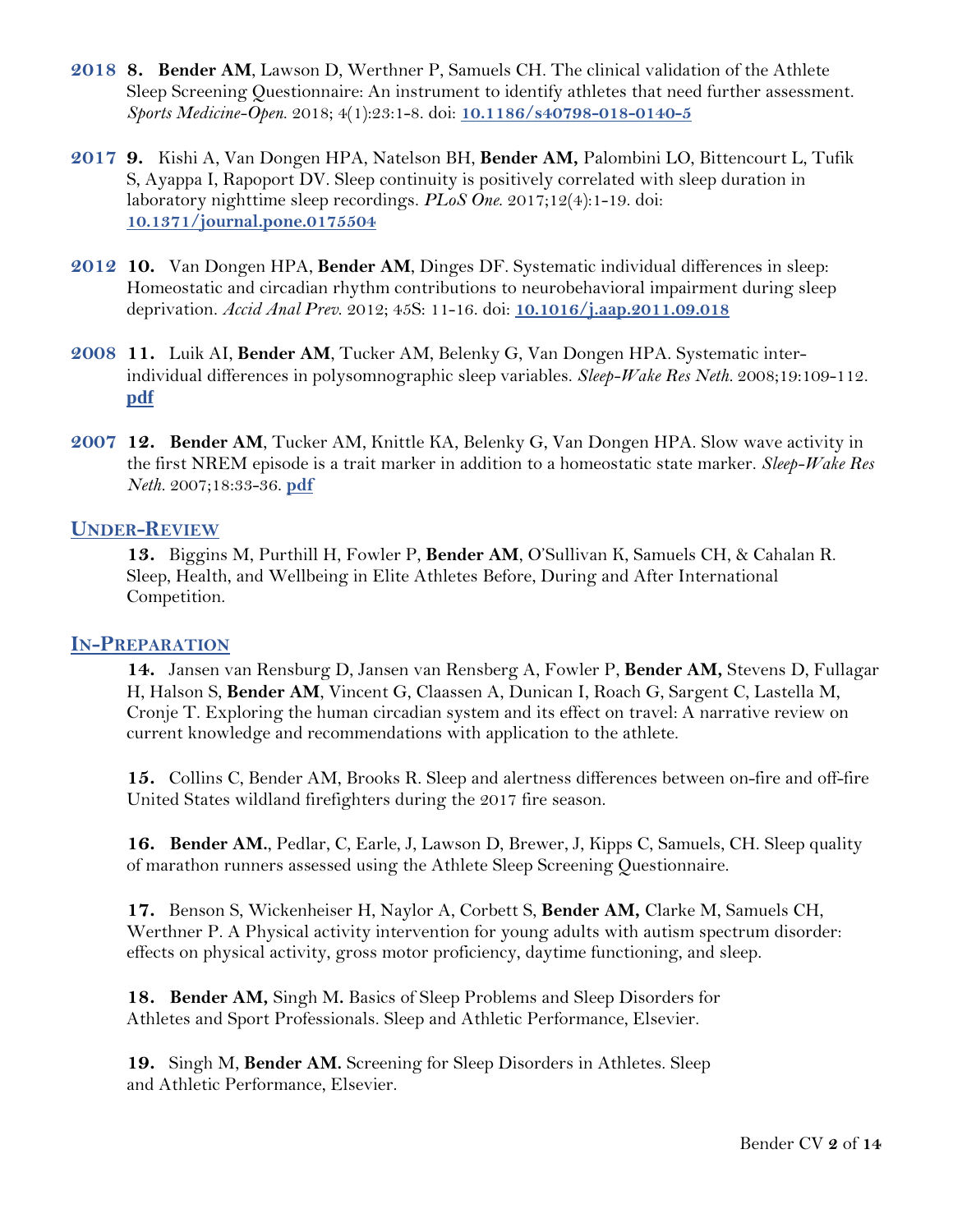#### **EDITORIALS**

**2017 20. Bender AM**, Samuels CH. Comment on "Does Elite Sport Degrade Sleep Quality? A Systematic Review". *Sports Med*. 2017;47(7):1453-54. [10.1007/s40279-017-0712-4](https://www.ncbi.nlm.nih.gov/pubmed/28283995)

### **WORK EXPERIENCE**

#### **Senior Research Scientist** – Calgary Counselling Centre, Calgary, Canada (8/2018 – Present)

*Description:* I am the leader of the research department and report directly to the CEO. I manage all aspects of research and outcome monitoring at Calgary Counselling Centre (CCC). CCC is Canada's leading counselling centre that tracks mental health outcomes for counselling success, with over 100,000 client outcomes in our database.

#### *Highlight of Responsibilities Include:*

- Mentors students and volunteers (12 to date), management of studies (manages and delegates research assistant tasks, develops standard operating procedures, ethics applications, modifications, renewals, recruitment of participants), analyzes data, disseminates results in the form of manuscripts, reports, presentations, and infographics.
- Analyzes data with SPSS (primary), transitioning to R (in progress). Previously used SAS (MS & PhD), Stata (graduate classes), & Mplus (graduate classes).

#### **Adjunct Assistant Professor of Kinesiology** – University of Calgary, Canada (6/2017 – Present)

*Description:* I collaborate with researchers and mentor students on projects involving sleep, health, exercise, and performance. I also give guest lectures for graduate and undergraduate classes in the Faculty of Kinesiology.

#### **Sleep and Performance Consultant for Professional & Olympic Teams** – (6/2015 – Present)

*Description:* I consult with Professional and Olympic teams and athletes on jet lag, travel fatigue management, and sleep optimization. I have worked with over 300 athletes and 25 teams. I was a college Hall of Fame basketball player, completed an Ironman in 2009, and was a HS basketball coach, so I understand the importance of translating sleep science in simple terms for athletes. My philosophy when it comes to athlete sleep is to make tiny systematic changes for the entire team (optimizing flight schedules, training times, making adjustments to the hotel sleep environment) to make recovery automatic and then offer more individualized interventions for those who are interested.

**Clinical Program Director of Athlete Services** - Centre for Sleep and Human Performance (CSHP), Calgary, Canada  $(6/2015 - 7/2018)$ 

*Description:* I managed and executed all aspects of sleep research, clinical athlete and sleep optimization services, and jet lag and travel fatigue management for athletes and teams.

*Highlight of Responsibilities Included:* Coordinated athlete clinical interviews and treatment plans with the sleep medicine physician, analyzed EEG data from in-lab sleep studies, developed sleep education materials, developed jet lag management/sleep optimization/light therapy plans, worked closely with the sleep physicians, technologists, and clinical sleep educators to translate research into evidence-based recommendations to improve patient outcomes.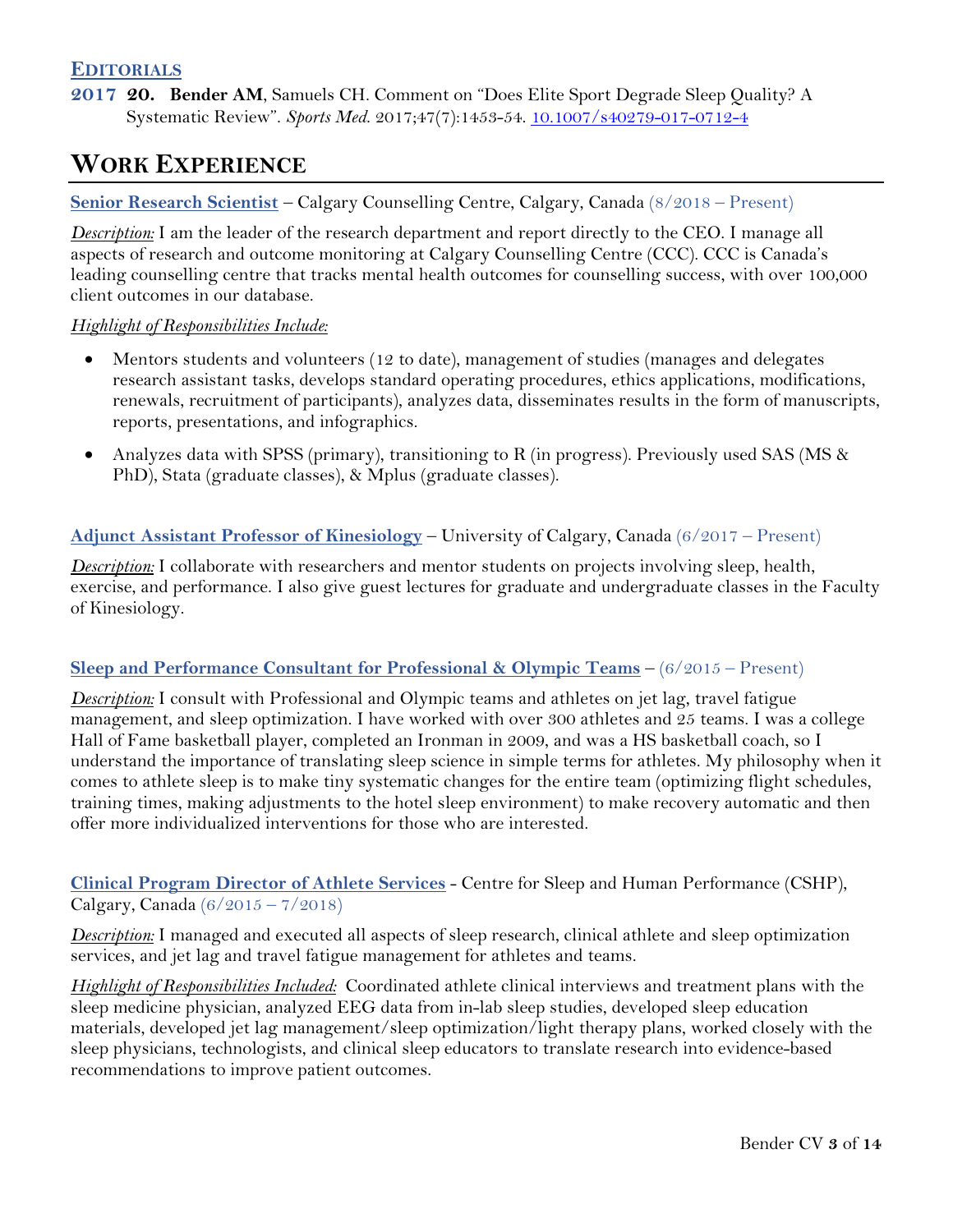#### **Mitacs Postdoctoral Research Fellow** – Own the Podium & University of Calgary (6/2015 – 5/2017)

*Description:* For my postdoctoral fellowship I received funding from Mitacs, which is a nonprofit national research organization that provides partnerships between academia, government, and industry. During my postdoc I received the Mitacs National Award for Commercialization and the Mitacs Next 150 [Innovators](https://www.mitacs.ca/en/150-for-150) award chosen from thousands of researchers who take part in Mitacs programs each year.

*Highlight of Responsibilities Included:* Developed a system to screen athletes online and provide individual results and recommendations (Mitacs National Award for Commercialization). Received funding as principal investigator for 3 Innovations for Gold grants from Own the Podium to optimize sleep in Paralympic athletes, National Team Rowers, National Team Speed Skaters, and National Team Swimmers totaling over \$95,000. Managed all aspects of studies, programmed and downloaded actigraphy sleep data and cognitive effectiveness data, analyzed data, dissemination of results (presentations, media interviews, manuscripts), mentored two BS students, 1 MS student, and 1 PhD student.

#### **Polysomnographic (PSG) Technologist & Graduate Research Assistant** – Sleep and Performance Research Center (SPRC) at Washington State University, Spokane, WA, USA (8/2006 – 5/2015)

*Description:* From 2006 – 2010, I was the sole PSG technologist at the Sleep & Performance Research Center which is a world-renowned sleep research facility where I managed all PSG aspects of the studies. In 2010 – 2015, I worked as a graduate research assistant as I completed my Master's and PhD degrees. In 2013, I was co-principal investigator of my dissertation project titled: *Objective Markers of Sleep Disturbance as Predictors of Smoking Relapse.*

*Highlight of Responsibilities Included:* Study-design, developed standard operating procedures, ethics management, recruitment, data collection, analysis, and dissemination of results of a four-day overnight laboratory study. Collected bio-samples of carbon monoxide & urine analysis, performed EEG hook-ups for sleep studies and scored sleep data, administered and scored 30+ different questionnaires, managed informed consent, screening sessions, study sessions, and weekly follow-up sessions, trained research assistants on EEG techniques, near infrared optical topography, driving simulator, skin conductance, ECG Holter monitors, troubleshooted equipment/software problems, completed complex statistical and data analysis techniques including Fast Fourier Transform (FFT) spectral analysis, and developed customized sleep reports and hypnograms for six different sleep research studies.

#### **Polysomnographic (PSG) Technologist** – Holy Family Hospital Sleep Center (8/2006-6/2008) & Aspen Sleep Centers, Spokane, WA, USA (9/2008 – 11/2011)

*Description:* From 2006 – 2011, I worked as a PSG technologist on a supplemental basis at two different sleep disorder centers in order to gain clinical experience doing diagnostic studies for sleep disorders.

Highlighted Responsibilities Included:

Performed diagnostic sleep studies in patients with sleep disorders which involved: Monitored and documented patient activity (sleep staging, respiratory events, period leg movements, heart rate and ECG abnormalities); Scored epochs of sleep and respiratory events in order to determine if treatment was needed; Fitted patients on continuous positive airway pressure (CPAP) masks according to size, type and comfort; and titrated patients to a proper pressure using CPAP, Bi-Level and Variable Positive Airway Pressure (VPAP).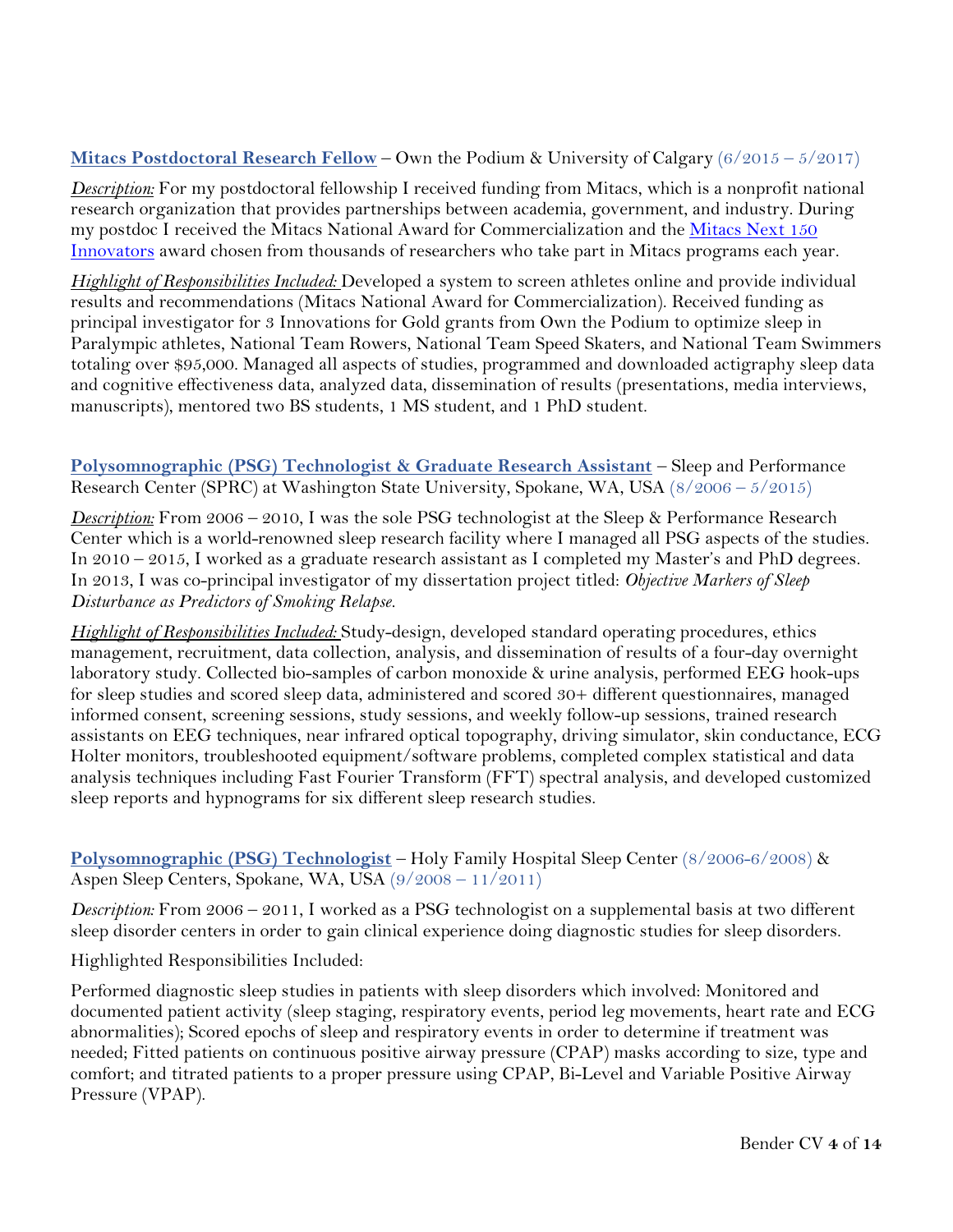# **GRANTS/AWARDS**

#### **Current Grants/Awards**

- Co-I, \$50,000 Alberta Health Services Pathways of Innovation Funding Strategic Clinical Network. Project title: Implementation of Outcome Measurement in Children's Mental Health
- Co-I, \$14,200 Prairie Action Foundation. Project title: The Multi-Faces of IPV Across the Prairie Provinces

#### **Grants/Awards during Postdoctoral Fellowship**

- [Mitacs Next 150 Innovators](https://www.mitacs.ca/en/150-for-150)
- Mitacs Award for Commercialization (2017)
- Sleep Research Society Mentorship Award (2017). Studied under Harvard chronobiologist Dr. Steven Lockley to learn circadian biomarker techniques
- Dr. Gord Sleivert Young Investigator Award Finalist (2016). Sport Innovation Summit, Calgary, AB.
- PI, \$40,000 Innovations for Gold grant. Project title: Sleep Characteristics in Paralympic Athletes: Novel Treatment Strategies and Ready for Gold (4/2016)
- PI, \$17,746 Innovations for Gold grant. Project title: Optimization of Sleep Patterns and Sleep Extension in National Team Rowers (4/2016)
- PI, \$38,000 Innovations for Gold grant. Project title: Optimized Sleep for Recovery and Travel: Enhanced Athletic Performance for Gold (4/2016)
- Co-I, \$30,000 Innovations for Gold grant. Project title: Mitigating Cognitive/Physical Fatigue in Curling National Team Athletes (5/2015)
- Co-I, \$90,000 Mitacs Accelerate Postdoctoral Fellowship. Project title: Relationship of Sleep to Recovery and Performance in Elite Athletes (2/2015)

#### **Grants/Awards during MS/PhD**

- Distinguished Service Award American Association of Sleep Technologists 2014
- Co-PI, \$10,609 WSU Alcohol and Drug Abuse Program. Project title: Objective Markers of Sleep Disturbance as Predictors of Smoking Relapse (6/2013)
- Associated Students of Washington State University Spokane graduate student travel award, \$500  $(10/2013)$
- Sleep Research Society Merit Abstract Award, \$500 (6/2011)
- Inland Northwest Health Science Excellence in Research Award, (3/2009)
- Sleep Research Society Honorable Mention Abstract Award, \$250 (6/2007)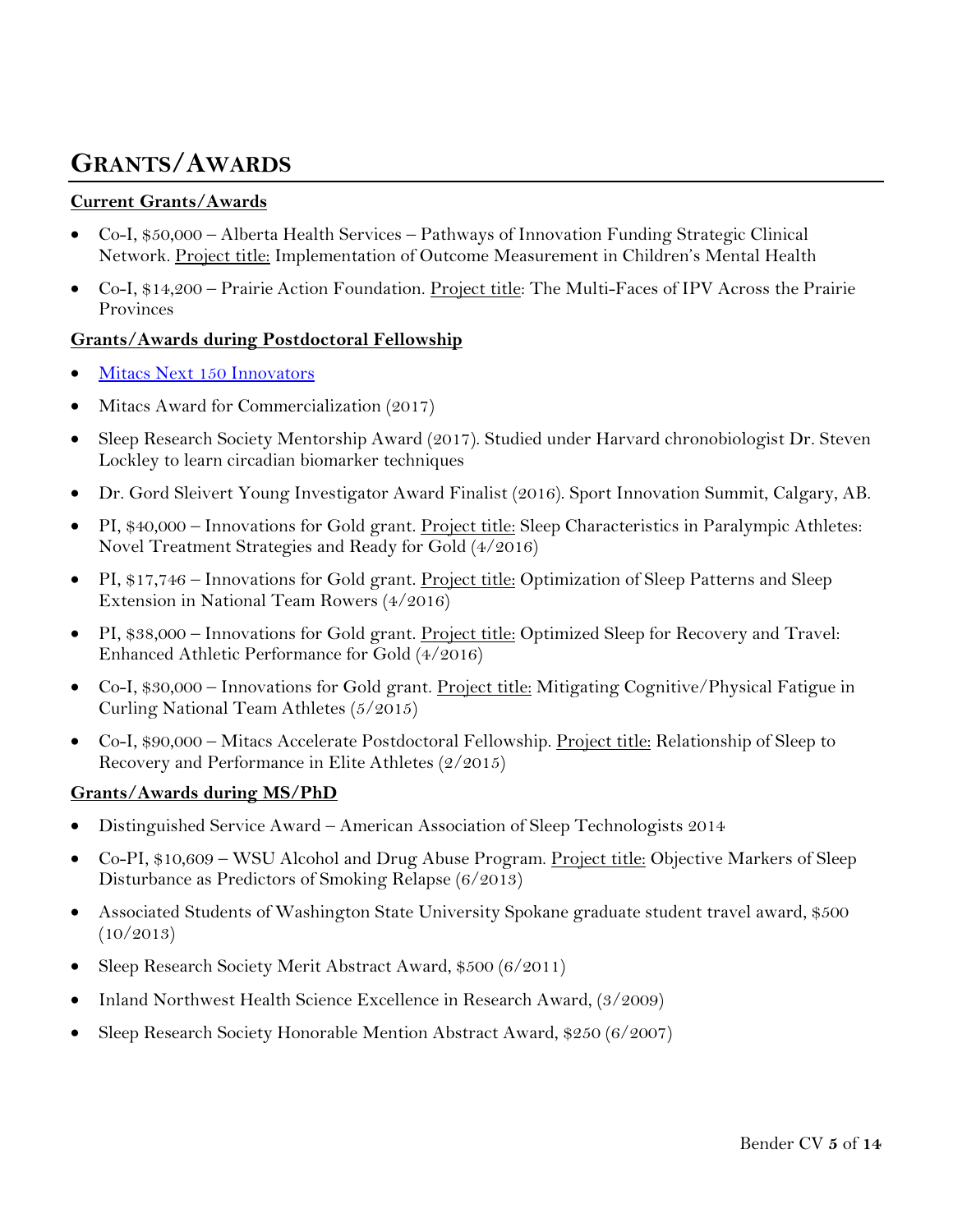# **LEADERSHIP AND SERVICE**

- Reviewer for: Biological Rhythms Research, British Journal of Sports Medicine, Chronobiology International, Clocks & Sleep, European Journal of Sports Science, IMWUT (interactive, Mobile, Wearable and Ubiquitous Technologies), International Journal of Sports Physiology & Performance, Journal of Sleep Research, Medicine Science in Sports Exercise, Sleep Health, Sports Medicine, Sports Medicine Open.
- Canadian Sleep Society representative for the International Biomarkers Workshop on wearables (2018), Baltimore, MD.
- University of Calgary Kinesiology Postdoctoral Fellows Group Member (6/2015 6/2017)
- WSU Graduate Research Student Association (GRSA) Mentor (2012-2015)
- WSU GRSA Vice President of Records (2013/2014)
- American Association of Sleep Technologists (AAST) Program Committee Chair (2012-2013)
- AAST Program Committee member (2010-2013)
- Co-Chair of the Oral Presentations Session at the AAST National meeting 2013, Baltimore, MD
- Co-Chair of the Scoring of Sleep for the Sleep Technologist Course at the AAST National meeting 2012, Boston, MA
- Chair of the Pediatric Sleep Medicine Course at the AAST National meeting 2011, Minneapolis, MN

# **CONFERENCE PRESENTATIONS (42 IN TOTAL, 2007 – PRESENT)**

- **1. Bender AM,** Babins-Wagner R, Laughton A (8/2020, online virtual conference). Non-linear associations between depression and sleep duration in an international sample of 16,997 respondents. Sleep Research Society Club Hypnos Abstract selection National SLEEP meeting.
- **2. Bender AM** (7/2020, conference cancelled due to COVID19). Sleep Tactics for Better Athlete Health & Performance. Far West Athletic Trainers Association Clinical Symposium Conference, Kona, HI.
- **3.** Babins-Wagner R, **Bender AM,** Laughton A (6/2020, conference cancelled due to COVID19). The Benefits of Group Therapy for Clients with Depression and Anxiety: Should Counsellors be Sending More Clients to Group? Society for Psychotherapy Research, Amherst, MA.
- **4. Bender AM** (5/2020, conference cancelled due to COVID19). Sleep Tactics for Better Athlete Health & Performance. South East Athletic Trainers Association Clinical Symposium Conference, Charlotte, NC.
- **5. Bender AM** (3/2020, conference cancelled due to COVID19 rescheduled for 11/2021). A Sleep "Toolbox" for Practitioners: How to Identify and Target Poor Sleep in Athletes. International Olympic Committee World Conference Monaco.
- **6. Bender AM** (3/2020). Sleep Tactics for Better Athlete Health & Performance. South East Athletic Trainers Association Clinical Symposium Conference, Atlanta, GA.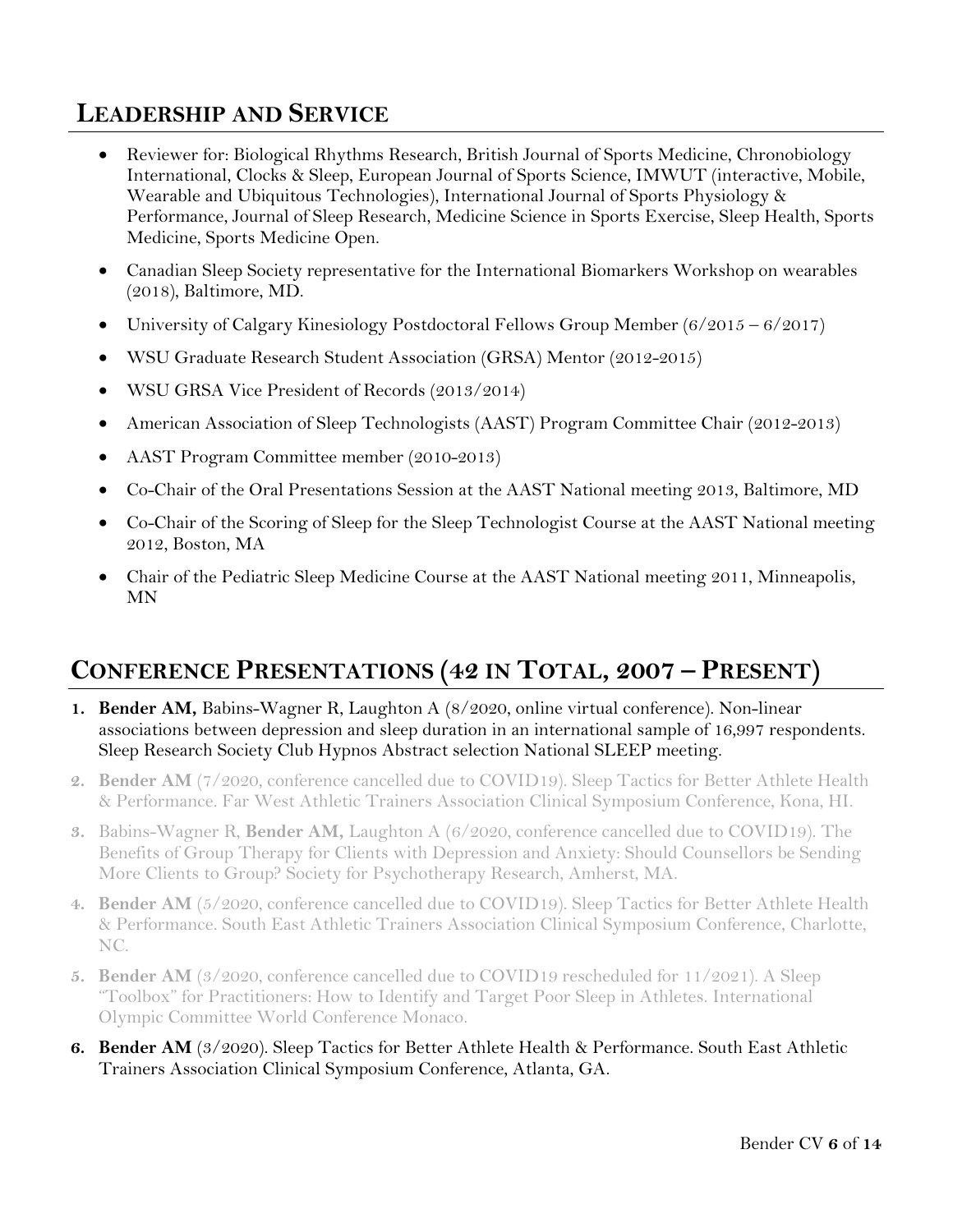- **7.** Laughton A, **Bender AM,** Babins-Wagner R (3/2020). Mental Health Distress for Emerging Adults in Calgary from 2014-2019. 33rd Annual Sebastian K. Littmann Research Day, Foothills Medical Centre, Calgary, AB.
- **8. Bender AM**, Wood K, Fraehlich C (11/2019). The Multi-Faces of Intimate Partner Violence: The Experience of Male Survivors. RESOLVE Research Day, Alberta Children's Hospital, Calgary AB.
- **9. Bender AM** (10/2019). Sleep Well to Win: Sleep & Nutrition Tactics for Better Performance. FNCE pre-conference, Philadelphia, PA.
- **10. Bender AM** (5/2019). Sleep & the Athlete: Sleep and Nutrition Tactics for Better Performance. ACSM pre-conference, Orlando, Fl.
- **11. Bender AM** (4/2019). You Snooze, You WIN: Keeping Athletes at the Top of Their Game with the Science of Sleep. Ontario Coaches Conference, Toronto, ON.
- **12. Bender AM** (5/2018). Dreaming Big: Optimize Sleep to Enhance Nutrition & Performance. College and Professionals Sport Dietitians Association 10th Annual Conference, Indianapolis, IN.
- **13. Bender AM** (5/2018). All Things Sleep! Game Plan Summit for Canadian National Team athletes, Calgary, AB.
- **14. Bender AM** (4/2018). The Sleep "Ten Essentials" to Better Health and Productivity. Helicat Spring Meeting Conference, Penticton, BC.
- **15. Bender AM** (10/2017). Strategies to Get Athletes Better Sleep & Performance. Alberta Swim Coaches Conference (to parents), Canmore, AB.
- **16. Bender AM** (9/2017). Strategies to Get Athletes Better Sleep & Performance (to coaches). Alberta Swim Coaches Conference, Canmore, AB.
- **17. Bender AM** (9/2017). Travel Fatigue and Jet Lag Management: Speed Adaptation Upon Arrival. 4th Annual Alaska Sleep Conference, Anchorage, AK, USA.
- **18. Bender AM** (9/2017). The Athlete Sleep Screening Questionnaire (ASSQ): A Validated Tool for Assessing Sleep in Athletes. 4th Annual Alaska Sleep Conference, Anchorage, AK, USA.
- **19. Bender AM** (4/2017). Optimizing Sleep and Travel in Canadian Olympic Sports. Canadian Sleep Society Conference Technologist Program, Calgary, AB.
- **20. Bender AM** (4/2017). Sleep and Wake Behaviours of Canadian National Team Athletes: Opportunities for Interventions. Canadian Sleep Society Conference, Calgary, AB.
- **21. Bender AM** (4/2017). How to Sleep Like an Olympic Athlete: Insights into Better Sleep for a Better You. Canadian Sleep Society Meeting Public Lecture, Calgary, AB.
- **22. Bender AM** (11/2016). The Athlete Sleep Screening Questionnaire. Workshop for Sport and Innovation Summit, Calgary, AB.
- **23. Bender AM** (11/2016). Mood differences between National Team Curlers and Rowers. Sport and Innovation Summit, Calgary, AB.
- **24. Bender AM** (6/2016). Sleep Interventions in National Team Curlers. APSS, Denver, CO, USA.
- **25. Bender AM** (5/2016). Sleep Optimization Strategies for High Performance. CASEM, Victoria, BC.
- **26. Bender AM** (10/2015). The Athlete Sleep Screening Questionnaire: Who Needs Intervention? Sports Science and Innovation Summit, Toronto, ON.
- **27. Bender AM** (10/2015). Sleep and Athletic Performance. NSSMAC Sports Psychology Discipline Meeting, Toronto, ON.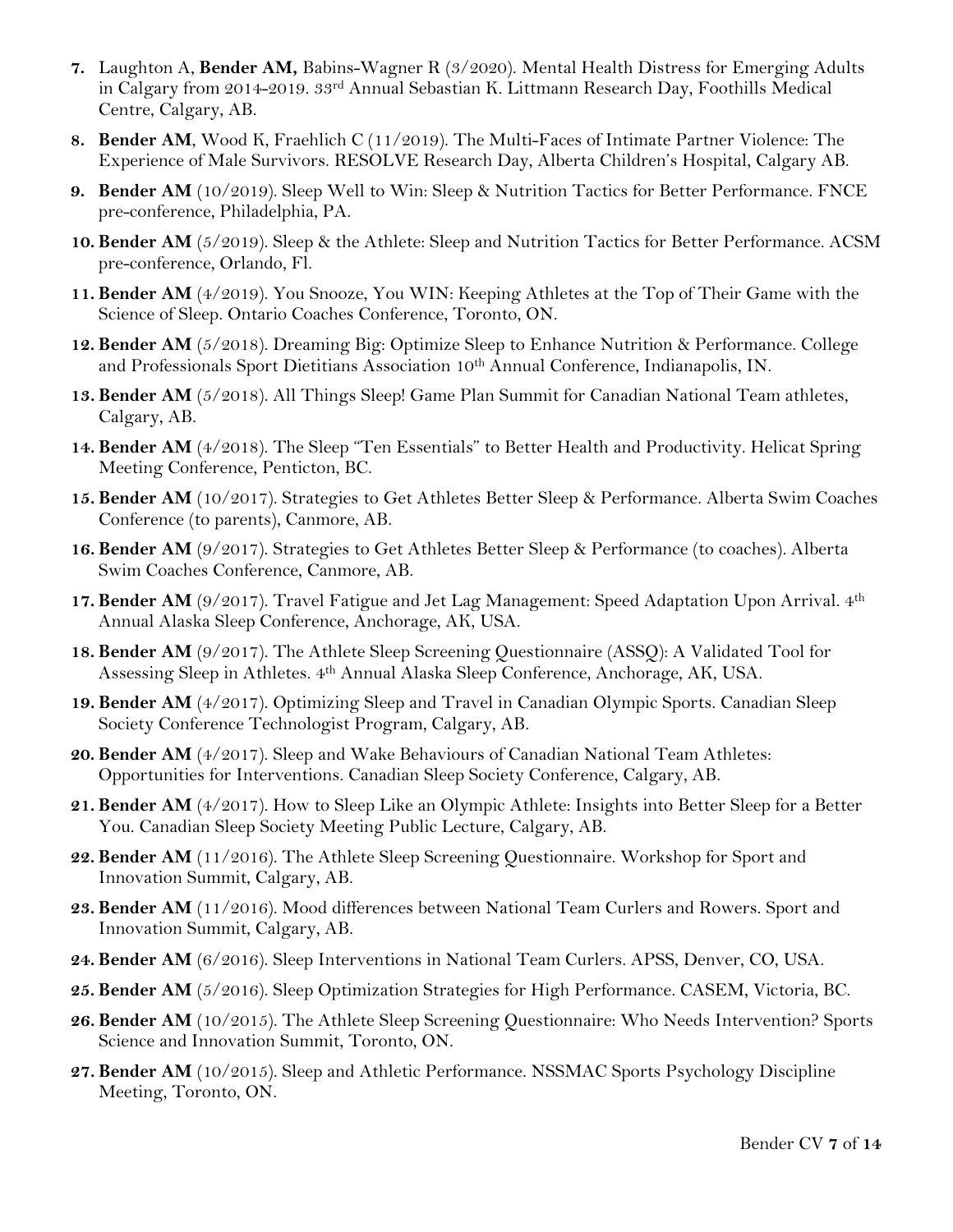- **28. Bender AM,** Lawson D, James L, & Samuels CH (poster, 6/2015). Subjective Sleep Profiles in Elite Athletes using the Athlete Sleep Screening Questionnaire. Associated Professional Sleep Society's National SLEEP meeting, Seattle, WA, USA.
- **29. Bender AM**, Layton M, Roll J, & Van Dongen HPA (poster, 6/2015). Polysomnography in Cigarette Smokers after Smoking and during a Quit Attempt. Associated Professional Sleep Society's National SLEEP meeting, Seattle, WA, USA.
- **30. Bender AM** (oral and poster, 6/2014). Subjective Sleep Differences between Elite Athletes and Non-Athlete Healthy Controls. SLEEP 37(Abstract Supplement), 0140. Associated Professional Sleep Society's National SLEEP meeting, Minneapolis, MN, USA.
- **31.** Kishi A, **Bender AM**, Ayappa I, Rapoport DM, Van Dongen HPA (poster, 6/2014). Trait-Like Interindividual Differences in Dynamics of Sleep Stage Transitions in Healthy Young Adults. SLEEP 37 (Abstract Supplement), 0855. Associated Professional Sleep Society's National SLEEP meeting, Minneapolis, MN, USA.
- **32. Bender AM**, Lawson D, Van Dongen HPA, Meeuwisse WH, Samuels CH (oral, 2/2014; poster, 9/2013). Subjective Sleep Differences between Elite Athletes and Non-Athlete Healthy Controls. Wiley Research Exposition, Pullman, WA; Sport Medicine and Innovation Conference, Calgary, AB.
- **33. Bender AM** & Van Dongen HPA (oral, 6/2013). Sleep Stage Transition Index as a Proxy of Arousal Index. SLEEP 36 (Abstract Supplement), 0299. Associated Professional Sleep Society's National SLEEP meeting, Baltimore, MD, USA.
- **34. Bender AM** (oral, 6/2012). Waveform Recognition for Sleep Technologists. American Association of Sleep Technologists Sleep Scoring Course, Boston, MA, USA.
- **35. Bender AM** (oral, 6/2012). Sleep Stage Scoring for Sleep Technologists. American Association of Sleep Technologists Sleep Scoring Course, Boston, MA, USA.
- **36. Bender AM**, Belenky G, Short R & Van Dongen HPA (poster, 6/2012). Individual Differences in Polysomnographic Sleep Variables across Multiple Recordings before and after Repeated Exposures to Total Sleep Deprivation. SLEEP 35 (Abstract Supplement), 0164. Associated Professional Sleep Society's National SLEEP meeting, Boston, MA, USA.
- **37. Bender, A.M.,** Satterfield, B., Belenky, G., & Van Dongen HPA (oral, 6/2011). Total Sleep Time Differences during a Simulated Night Shift Schedule. SLEEP 34 (Abstract Supplement), 0158.Associated Professional Sleep Society's National SLEEP meeting, Minneapolis, MN, USA.
- **38.** Satterfield B, **Bender AM**, Belenky G, & Van Dongen HPA (6/2011). Slow Wave Sleep is Conserved during a Simulated Shiftwork Schedule. SLEEP 34 (Abstract Supplement), 0152. Associated Professional Sleep Society's National SLEEP meeting, Minneapolis, MN, USA.
- **39. Bender AM**, Raj S, McCauley P, Jackson ML, Belenky G, Van Dongen HPA (poster, 6/2010). Accumulation of Sleep Homeostatic Pressure across Repeated Exposures to Total Sleep Deprivation. SLEEP 33 (Abstract Supplement), 0301. Associated Professional Sleep Society's National SLEEP meeting, San Antonio, TX, USA.
- **40. Bender AM**, Tucker AM, Belenky G, & Van Dongen HPA (poster, 6/2009; oral 4/2009). General Intellectual Functioning Does Not Predict Performance Impairment on the Psychomotor Vigilance Test during Sleep Deprivation. SLEEP 32 (Abstract Supplement), 0486. Associated Professional Sleep Society's National SLEEP meeting, Seattle, WA, USA and Inland Northwest Health Sciences Research Symposium, Spokane, WA, USA.
- **41. Bender AM**, Knittle KA, Tucker AM, Belenky G, & Van Dongen HPA (poster, 6/2008). Trait-Like Individual Differences in Total Sleep Time among Healthy Young Adults. SLEEP 31 (Abstract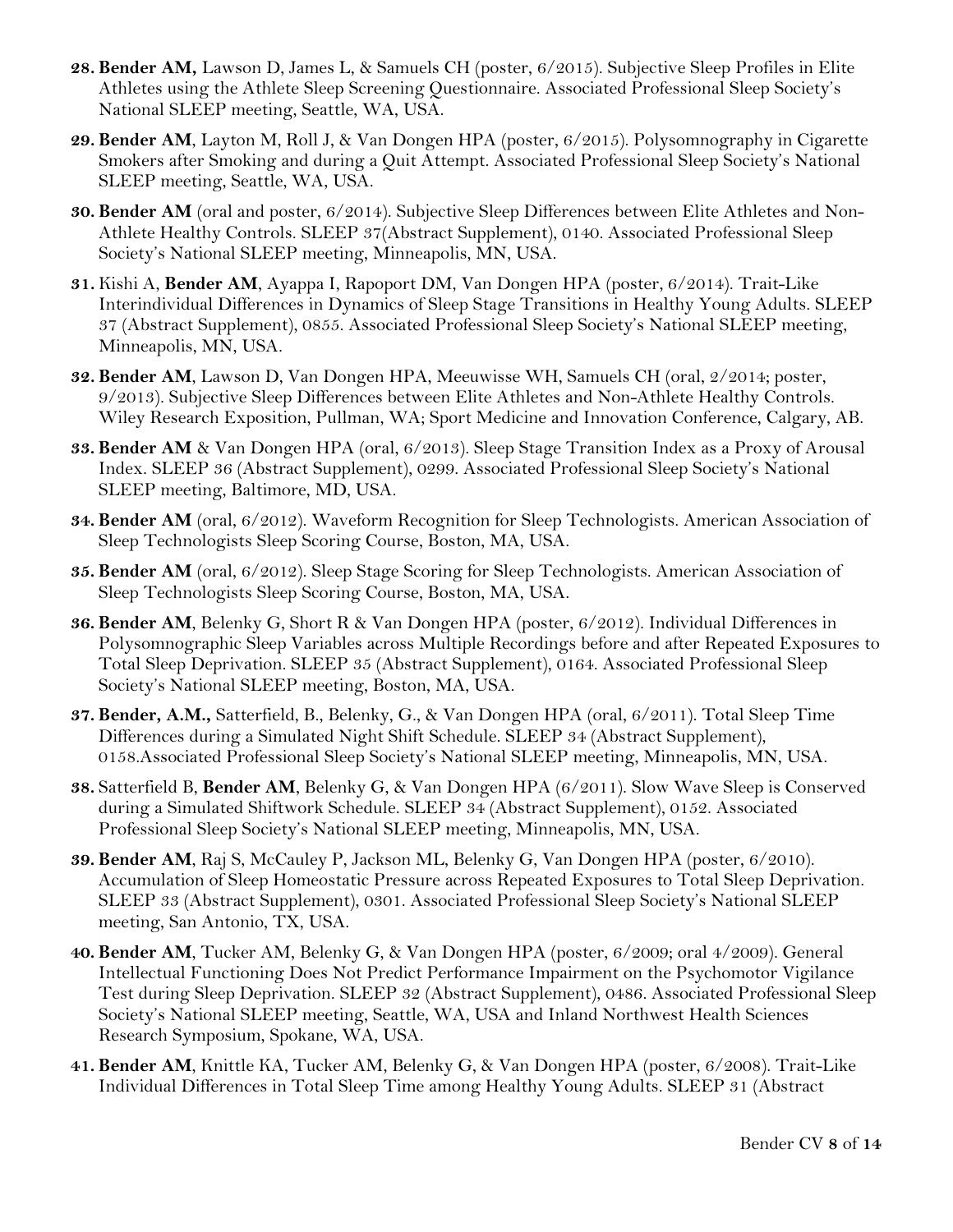Supplement), 0081. Associated Professional Sleep Society's National SLEEP meeting, Baltimore, MD, USA.

**42. Bender AM**, Tucker AM, Knittle K, Belenky G, & Van Dongen HPA (poster, 6/2007). Slow Wave Activity in the First NREM Episode is a Trait Marker in Addition to a State Marker. SLEEP 30 (Abstract Supplement), 0111. Associated Professional Sleep Society's National SLEEP meeting, Minneapolis, MN, USA.

# **COMMUNITY PRESENTATIONS (45 IN TOTAL, 2011 – CURRENT)**

- **1. Bender AM** (10/2020) ZZZ Well to Win. Courtland College
- **2. Bender AM** (7/2020). ZZZ Well to Win: What You Can Do to Help Your Athletes Sleep Better. [Louisiana High School Coaches Association Virtual Conference.](https://twitter.com/TheLHSCA/status/1271970629345042434)
- **3. Bender AM** (07/2020) Cenovus
- 4. **Bender AM** (5/2020). Superpowers of Sleep to Help You Dream Big. [TB12 via Zoom.](https://www.youtube.com/watch?v=YTiB18QEs50&t=1s)
- **5. Bender AM** (4/2020). Sleep Tactics for Better Athlete Health and Performance. Gatorade Sports Science Institute, Webinar Online.
- **6. Bender AM** (7/2019). You Don't Snooze, You Lose: Prioritize Sleep Like a Pro. Volleyball Alberta, Calgary, AB.
- **7. Bender AM** (6/2019). You Snooze, You Win: Sleep Tactics for a Better Athlete. Toronto Maple Leafs Development Camp, Toronto, ON.
- **8. Bender AM** (4/2019). You Snooze, You WIN: Better Sleep for Better Performance. University of Toronto Faculty of KPE, Toronto, ON.
- **9. Bender AM** (2/2019). You Snooze, You WIN: How to Optimize Sleep to Get You at the Top of Your Game. Alberta Sport Development Centre, University of Lethbridge, Lethbridge AB.
- **10. Bender AM** (11/2018). TedMed Live 2018. University of Calgary, Calgary, AB.
- **11. Bender AM** (7/2018). Dreaming Big: Optimize Sleep to Enhance Performance. Calgary Flames Development Camp, Calgary, AB.
- **12. Bender AM** (7/2018). Sleep: The Keystone for Long Term Athlete Development. Hockey Canada, Calgary, AB.
- **13. Bender AM** (5/2018). Sleep: The Ultimate Performance Enhancer. Tri It Multisport Performance Seminar, Tri It store, Calgary, AB.
- **14. Bender AM** (5/2018). How Light Impacts Our Circadian Rhythms. Lunch and Learn Series, Centre for Sleep and Human Performance, Calgary, AB.
- **15. Bender AM** (4/2018). Travel Medicine. International Olympic Committee Sport Medicine Diploma Course, University of Calgary, Calgary, AB.
- **16. Bender AM** (4/2018). Sleep Strategies for Success in Sport. Kronos Youth Triathlon Club, Jewish Community Centre, Calgary, AB.
- **17. Bender AM** (3/2018). Sleep Strategies to Optimize Performance. Solo Sport Systems athletes, Ascension Gym, Calgary, AB.
- **18. Bender AM** (3/2018). All about Sleep! Special Olympics athletes and caregivers, Mount Royal University, Calgary, AB.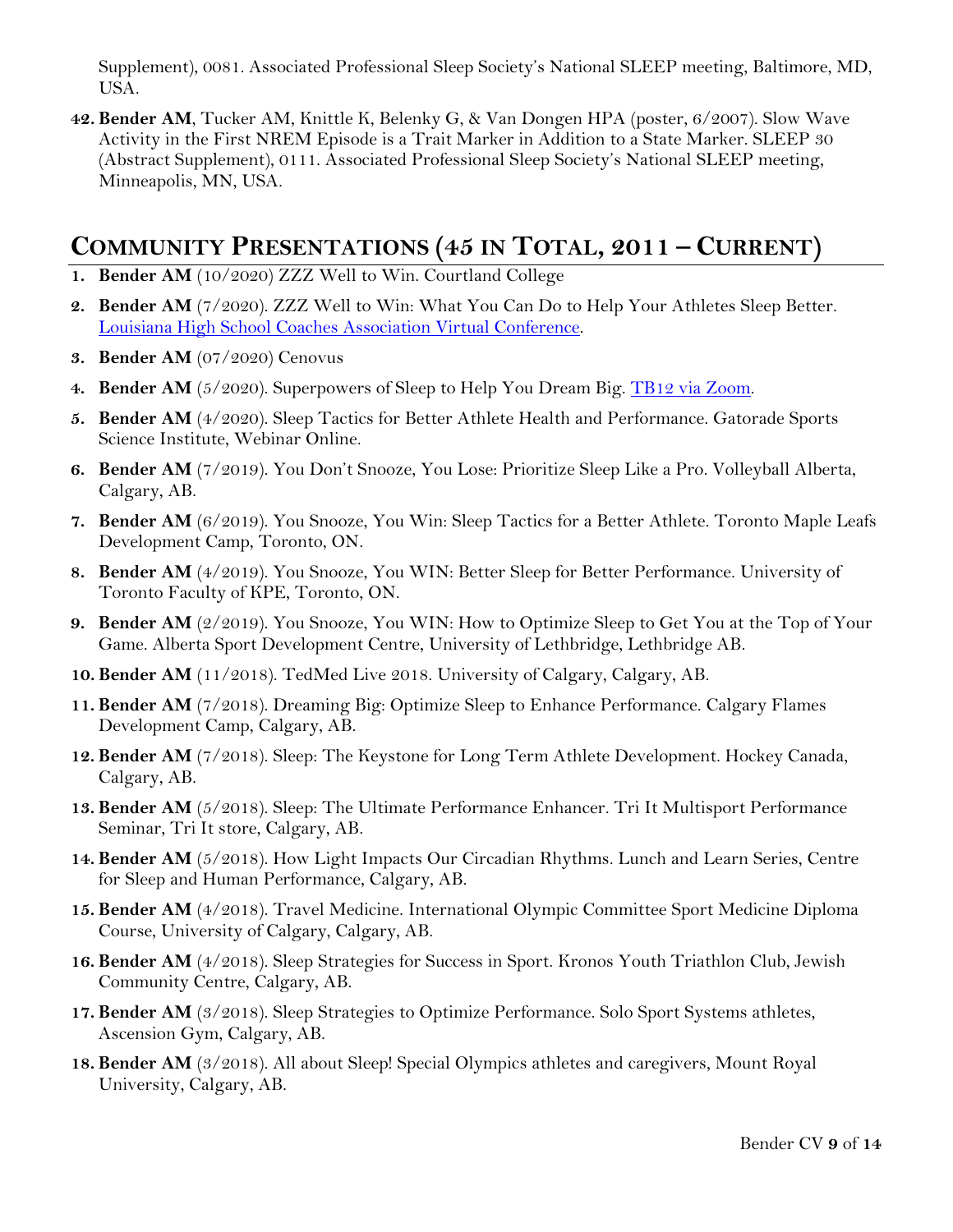- **19. Bender AM** (2/2018). Six Sleep Strategies to Help You Ace it on the Green. Canada Golf Juniors, Victoria, BC.
- **20. Bender AM** (2/2018). Sleep Optimization Workshop. Canada Golf Juniors, Victoria, BC.
- **21. Bender AM** (11/2017). The Science of Sleep: A Potent Performance Enhancing Tool. Foundations of Sport Medicine Class, University of Calgary campus, Calgary, AB.
- **22. Bender AM** (11/2017). Six Sleep Strategies to Help You Crush the Competition. NAIT Women's Hockey Team, SAIT campus, Calgary, AB.
- **23. Bender AM** (4/2017). Travel Medicine: Managing the Jet Lag Time Zone Shift. International Olympic Committee Sports Medicine Diploma Course, University of Calgary, Calgary, AB.
- **24. Bender AM** (4/2017). Caffeine vs Sleep: What is the Better Performance Enhancer? Kinesiology Postdoctoral Fellows Debate Series, University of Calgary, Calgary, AB.
- **25. Bender AM** (4/2017). Optimized Sleep for Enhanced Athletic Performance for Gold. Alberta Swim Coaches Association, Mount Royal University, Calgary, AB.
- **26. Bender AM** (6/2016). Optimized Sleep for Enhanced Athletic Performance for Gold. Heavy-Weight Female Rowing National Team, Informational Meeting on the Interventions, (Online) Calgary, AB.
- **27. Bender AM** (6/2016). 4 Sleep Strategies to Help You Kill it on the Green. Golf Canada Men's and Women's National Teams, (Online) Calgary, AB.
- **28. Bender AM** (5/2016). 4 Sleep Strategies to Help You Succeed in Sport. Sport Performance Series, Victoria, BC.
- **29. Bender AM** (5/2016). 4 Evidence Based Sleep Strategies to Help You Rise (and Shine) to the Top. Women's Field Hockey National Team, Vancouver, BC.
- **30. Bender AM** (5/2016). 4 Undervalued Sleep Strategies to Help You Rise (and Shine) to the Top. Biathlon Cross Country Ski Teams, Canmore, AB.
- **31. Bender AM** (5/2016). 4 Evidence Based Sleep Strategies to Help You Keep "Killing It" on the Ice. Long Track Speed Skating, Calgary, AB.
- **32. Bender AM** (5/2016). Rowing Introduction to Sleep Optimization Study. Heavy-Weight Female Rowing National Team, Informational Meeting, (Online) Calgary, AB.
- **33. Bender AM** (4/2016). Optimized Sleep for Enhanced Athletic Performance. Athletics Training Camp, Flagstaff, AZ, USA.
- **34. Bender AM** (3/2016). Sleep and Athletic Performance in Elite Athletes. Athlete Factory, Calgary, AB.
- **35. Bender AM** (2/2016). Sleep in Elite Athletes: Strategies to Prioritize Sleep. 3433 Sport Performance Centre, Calgary, AB.
- **36. Bender AM** (2/2016). Why You Should Prioritize Sleep for Success in Sport and School. National Sport School, Calgary, AB.
- **37. Bender AM** (1/2016). Sleep, Recovery, and Performance in Athletes. Fit Week Wellness Expo, Calgary, AB.
- **38. Bender AM** (12/2015). Basic Science of Sleep Rounds. Centre for Sleep & Human Performance, Calgary, AB.
- **39. Bender AM** (11/2015). Sleep Quality Differences between Elite Athletes and Controls. Kinesiology Postdoctoral Seminar Series, University of Calgary, Calgary, AB.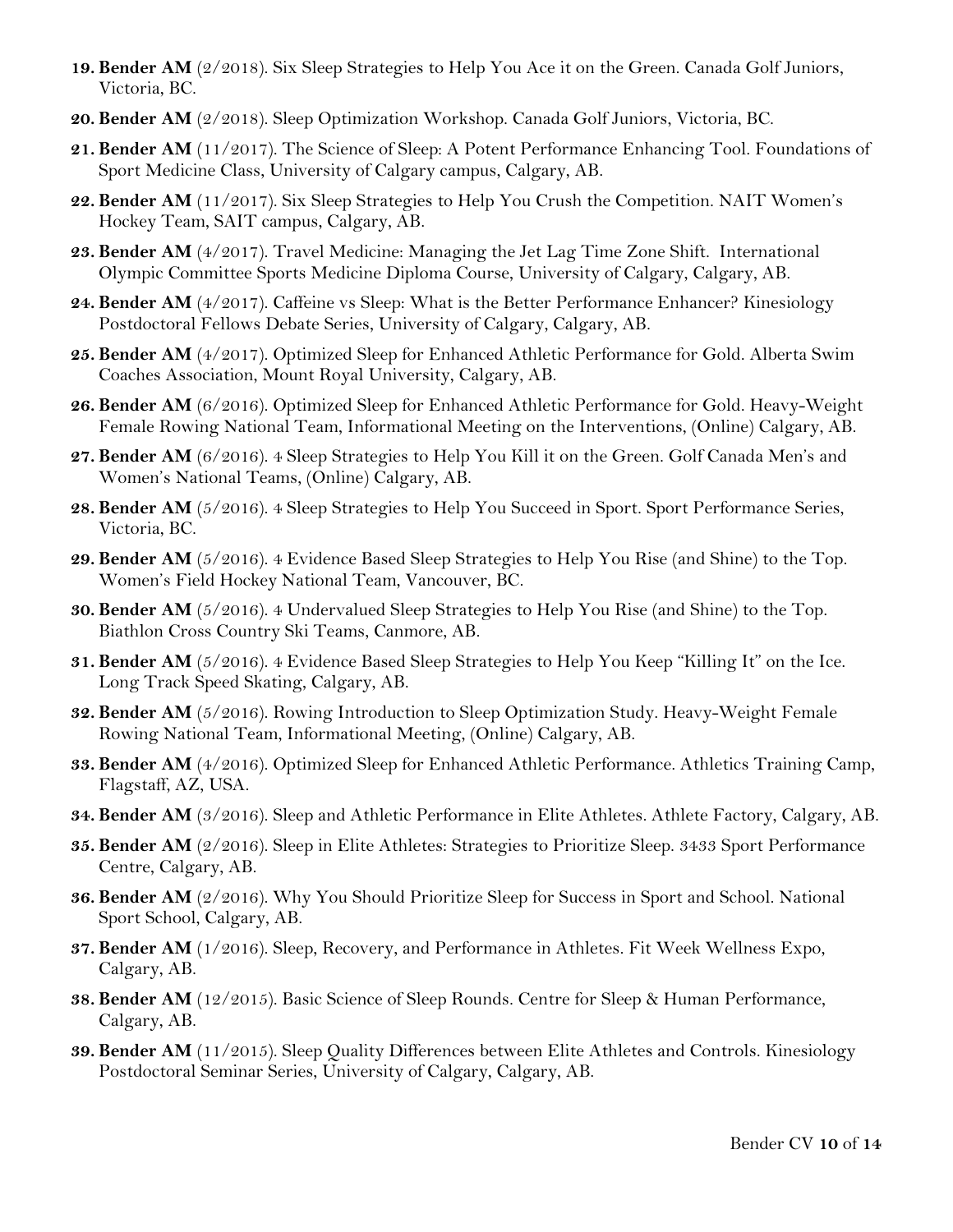- **40. Bender AM** (11/2015). Sleep Characteristics in Elite Athletes: Who Needs Intervention? Exercise Physiology Seminar, University of Calgary, Calgary, AB.
- **41. Bender AM** (11/2015). Sleep Characteristics in Elite Athletes: Who Needs Intervention? Sleep and Respiration Rounds, University of Calgary, Calgary, AB.
- **42. Bender AM** (9/2015). Sleep Screening in Elite Athletes: The ASSQ and Who Needs Intervention? Canadian Sport Institute Calgary, Calgary, AB.
- **43. Bender AM** (9/2015). Sleep Screening in Elite Athletes: The ASSQ and Who Needs Intervention? Sport Medicine Centre Clinical Rounds, Calgary, AB.
- **44. Bender AM,** Layton M, Roll J, & Van Dongen HPA (5/2014). Objective Changes in Sleep among Healthy Smokers during Smoking Cessation. Translational Addictions Research Center Monthly Seminar Series, Spokane, WA, USA.
- **45. Bender AM,** Satterfield, B., Belenky, G., & Van Dongen, H.P.A. (3/2011). Sleep Duration and Sleep Structure Differences during a Simulated Night Shift Schedule. Sleep and Performance Research Center Seminar Series, Spokane, WA, USA.

### **MEDIA: 29 PODCAST INTERVIEWS, 26 INTERVIEWS ONLINE, 13 TV/RADIO/LIVE INTERVIEWS, 10 MAGAZINE & BOOK INTERVIEWS**

#### **Podcasts:**

Australian Running podcast

NXTLVL Podcast

Podcast interview – Dynamic Dialogue (4/2020). [Amy Bender PhD: Sleep, Performance, and How to Take](https://podcasts.apple.com/us/podcast/15-amy-bender-phd-sleep-performance-how-to-take-perfect/id1502403282?i=1000471107341)  [the Perfect Nap.](https://podcasts.apple.com/us/podcast/15-amy-bender-phd-sleep-performance-how-to-take-perfect/id1502403282?i=1000471107341)

Podcast interview – WVSA Beyond the Pitch Podcast (4/2020). [Importance of Sleep Performance](https://www.youtube.com/watch?v=i7mmYgWdHbg&feature=youtu.be)

Podcast interview – Female Elite Podcast (3/2020). [Sleep to Perform with Dr. Amy Bender](https://www.podparadise.com/Podcast/1502634690/Listen/1585648800/0)

Podcast interview – Run Smarter Podcast (3/2020). [Sleep Science for Runners with Dr Amy Bender](https://podcasts.apple.com/au/podcast/sleep-science-for-runners-with-dr-amy-bender/id1494778818?i=1000468912150)

Podcast interview – Nutrition Lifestyles (2/2020). [Can sleep give you superpowers?](https://podbay.fm/podcast/1479479889/e/1583839980)

Podcast interview – Next Step Espresso – Daily Nutrition/Fitness Tips (11/2019). [Why sleep is key with](https://www.listennotes.com/podcasts/next-step-espresso/flat-white-ep-25-why-sleep-Z_4WEHIMzoG/)  [Dr. Amy Bender](https://www.listennotes.com/podcasts/next-step-espresso/flat-white-ep-25-why-sleep-Z_4WEHIMzoG/)

Podcast interview – The Shakeout Podcast (9/2019). [Optimizing sleep with Dr. Amy Bender](https://runningmagazine.ca/shakeout-podcast/the-shakeout-podcast-optimizing-sleep-with-dr-amy-bender/)

Podcast interview – The Andrew Shaw Podcast (9/2019). [Dr. Amy Bender Sleep](https://open.spotify.com/episode/0IUauauayn6CDQeWuOIiJd)

Podcast interview – The Boom Boom Performance Podcast (7/2019). [Sleep requirements for performance](https://www.stitcher.com/podcast/mindvsmuscle/mind-vs-muscle/e/62765071?autoplay=true)

Podcast interview – OPEX Podcast (6/2019). [Dr. Amy Bender PhD & Sleep Researcher](https://opexfit.com/podcasts/dr-amy-bender-phd-sleep-researcher/)

Podcast interview – Smarter Coaching Podcast (6/2019). Catching ZZZZZs with Sleep4Sport Amy [Bender](http://www.smartercoachingllc.com/smartercoachingllcpodcast/2019/6/25/episode-029-catching-zzzzzs-with-sleep4sport-amy-bender)

Podcast interview – The Sleep Junkies Podcast (4/2019). Why sleep is vital to your sports and fitness [regime](https://sleepjunkies.com/exercise-fitness-sports-performance/?utm_source=feedburner&utm_medium=twitter&utm_campaign=Feed%3A+SleepJunkies+%28Sleep+Junkies%29)

Podcast interview – The Running for Real Podcast (3/2019). [Sleep and Performance](http://runningforreal.libsyn.com/amy-bender-better-sleep-means-better-performance-r4r-107?tdest_id=503351)

Podcast interview – EO3 Fitness Podcast (2/2019). Dr. Amy Bender on Sleep, Chronotypes, Caffeine, [Wearables, and MORE!](https://www.endofthreefitness.com/amy-bender/?fbclid=IwAR2RTQv5FnG9KzVj3kAP_0q6TaG6gjSZnFYLtCjiDpiPKLcC36zTelEz0L4)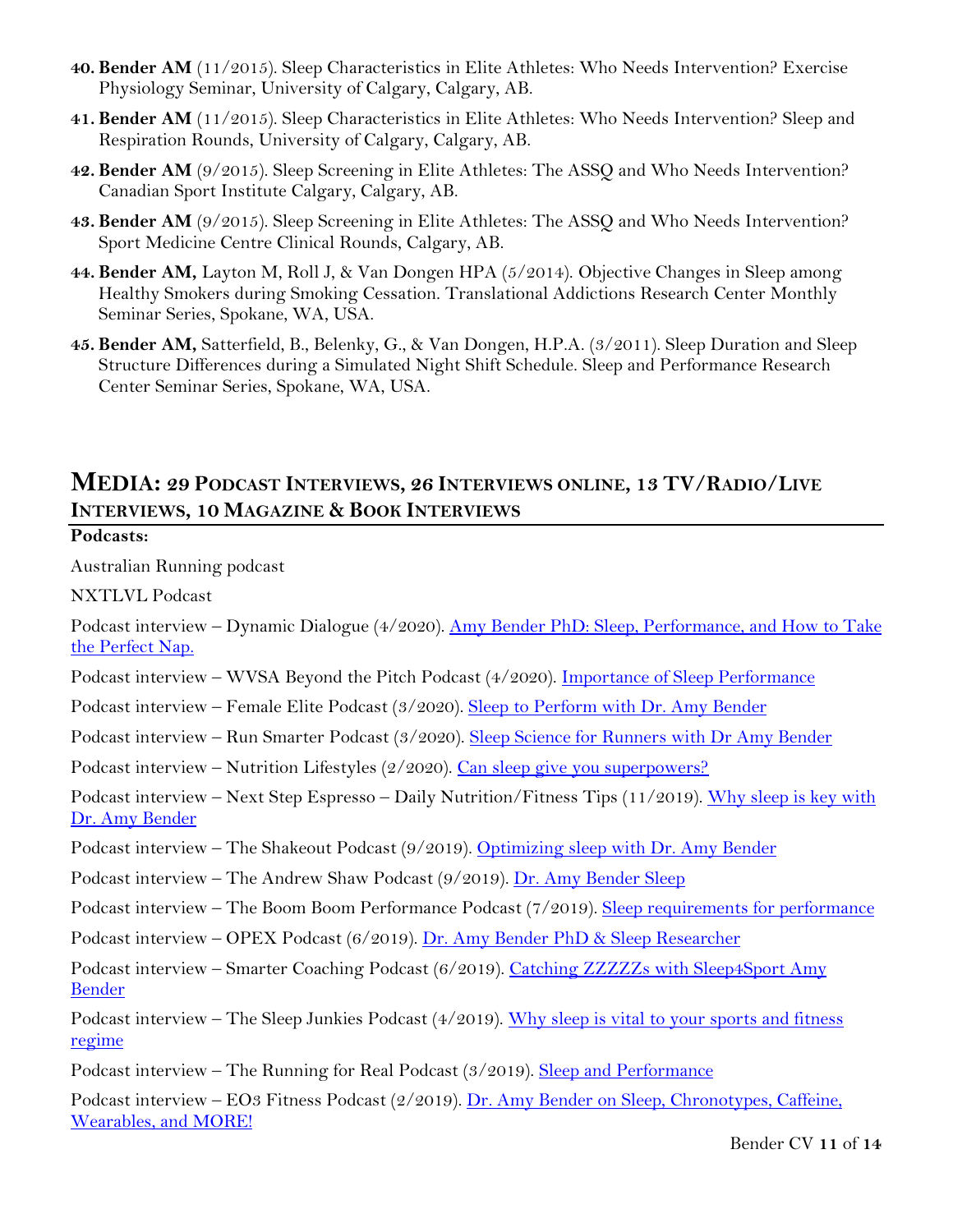Podcast interview - Catalyst Coaching Podcast (11/2018). Sleep Matters - Dr. Amy Bender shares [evidence-based and practical guidance for coaching and life](https://podcasts.apple.com/us/podcast/sleep-matters-dr-amy-bender-shares-evidence-based-practical/id1434101390?i=1000424793111)

Podcast interview – Made Gains Podcast (9/2018). [The science behind better sleep.](https://www.youtube.com/watch?v=OvYu5URnNw0)

Podcast interview – P.H.I.T. for a Queen Podcast  $(9/2018)$ . Why getting your ZZZsss is key to your [success](https://player.fm/series/phit-for-a-queen-a-female-athlete-podcast-2363276/dr-amy-bender-shares-why-getting-your-zzzsss-is-key-to-your-success-on-phit-for-a-queen-podcast)

Podcast interview – Sleep4Performance Radio (7/2018). [Sleep and human performance](https://sleep4performance.com.au/podcast/dr-amy-bender/)

Podcast interview – N<sub>1</sub> Fitness Podcast (7/2018). Napping & sleep recommendations for active people w/ [Dr. Amy Bender](http://n1fitness.libsyn.com/29-napping-sleep-habits-for-active-people-w-dr-amy-bender)

Podcast interview – The Sonya Looney Show (7/2018). How to sleep better, overcome jet lag, and the [latest in sleep research.](https://www.sonyalooney.com/how-to-sleep-better-overcome-jet-lag-and-the-latest-in-sleep-research-with-dr-amy-bender/)

Podcast interview – The Shakeout Podcast (4/2018). [Daily habits of highly effective runners](https://runningmagazine.ca/shakeout-podcast-daily-habits-highly-effective-runners/)

Podcast interview – BioHackers Lab (3/2018). [How does a lack of sleep affect you?](https://www.biohackerslab.com/ep43-dr-amy-bender/)

Podcast interview – Heartland Running Podcast (1/2018). [Sleep for athletes](http://hwcdn.libsyn.com/p/b/f/e/bfe94d229b6fafca/EP_55_Amy_Bender.mp3?c_id=18468413&cs_id=18468413&expiration=1528740393&hwt=5d197e464ec1ea129fb14370ce30df5a)

Podcast interview – Coach for Kindness Podcast (12/2017). [Sleep to Perform](https://itunes.apple.com/us/podcast/episode-12-dr-amy-bender-sleep-to-perform/id1278410201?i=1000397586883&mt=2)

Podcast interview – Danny Lennon, Sigma Nutrition Radio (12/2017). [Sleep Better: Practical Evidence-](http://sigmanutrition.com/episode209/)[Based Recommendations](http://sigmanutrition.com/episode209/)

Podcast interview – Marc Bubbs, Performance Podcast (1/2017). [Sleep Performance: How things go](https://drbubbs.com/podcastepisodes/2017/1/episode-4-sleep-performance-with-amy-bender)  [wrong, impacts on performance and habits of highly successful people w/Dr. Amy Bender](https://drbubbs.com/podcastepisodes/2017/1/episode-4-sleep-performance-with-amy-bender)

Podcast interview – Peter Glassford, The Consummate Athlete Podcast  $(1/2017)$ . [How to sleep](https://consummateathlete.wordpress.com/2017/01/02/how-to-sleep-dr-amy-bender/)

#### **Online Interviews:**

Online interview – Calgary Counselling Centre (1/2020). [Research at Calgary Counselling Centre](https://www.youtube.com/watch?v=gW471lGqRy4&feature=youtu.be)

Online interview – Coachad.com (10/2019). [The role of sleep in athletic performance](https://coachad.com/articles/the-role-of-sleep-in-athletic-performance/)

Online interview – Lifehacker.com  $(6/2019)$ . Is it really so [back to sleep late on the weekends?](https://vitals.lifehacker.com/is-it-really-so-bad-to-sleep-late-on-the-weekends-1835732204)

Online interview – Triathlete.com (5/2019). [How to take a better nap](https://www.triathlete.com/2019/05/training/build-better-nap_302857?utm_campaign=meetedgar&utm_medium=social&utm_source=meetedgar.com)

Online interview – AAST (3/2018). [Sports and Sleep: An interview with Amy Bender](https://www.aastweb.org/blog/primary-care-vs-sleep-specialist-0)

Online interview – Wency Leung, The Globe and Mail (3/2018). [How can I create a better sleep routine?](https://www.theglobeandmail.com/life/health-and-fitness/health/how-can-i-create-a-better-sleep-routine/article38280473/)

Online interview – Thinkable (2/2018). Does melatonin help jet lag?

Online interview – May Warren, Metro News (2/2018). How a Toronto startup is helping Canadian [athletes in Pyeongchang cope with jet lag](https://www.ourwindsor.ca/news-story/8121088-how-a-toronto-startup-is-helping-canadian-athletes-in-pyeongchang-cope-with-jet-lag/)

Online interview – Chris Nelson Calgary Herald (12/2017). Calgary sleep specialist helping maximize [athletes' performances](http://calgaryherald.com/news/local-news/calgary-sleep-specialist-helping-maximize-athletes-performances)

Online interview – Dawn Scott, Sports Discovery (12/2017). [Sports science support on Mount](http://sportsdiscovery.net/journal/2017/12/06/sports-science-support-mount-kilimanjaro-part-3/)  [Kilimanjaro](http://sportsdiscovery.net/journal/2017/12/06/sports-science-support-mount-kilimanjaro-part-3/)

Online interview – Mike Tarasko, 660 News (11/2017). U of C researcher awarded for work with athletes [and sleep](http://www.660news.com/2017/11/21/u-c-researcher-awarded-work-athletes-sleep/)

Online interview – Sinead Mulhern, Canadian Running Magazine (10/2017). [What a sleep expert wants](https://runningmagazine.ca/sleep-expert-wants-airport-bound-runners-know-jet-lag-ahead-race-day/)  [runners to know about jet lag ahead of race day](https://runningmagazine.ca/sleep-expert-wants-airport-bound-runners-know-jet-lag-ahead-race-day/)

Online interview – Theresa Juva-Brown, (2/2017). [How much sleep do runners need?](https://www.active.com/running/articles/how-much-sleep-do-runners-need?cmp=23-127)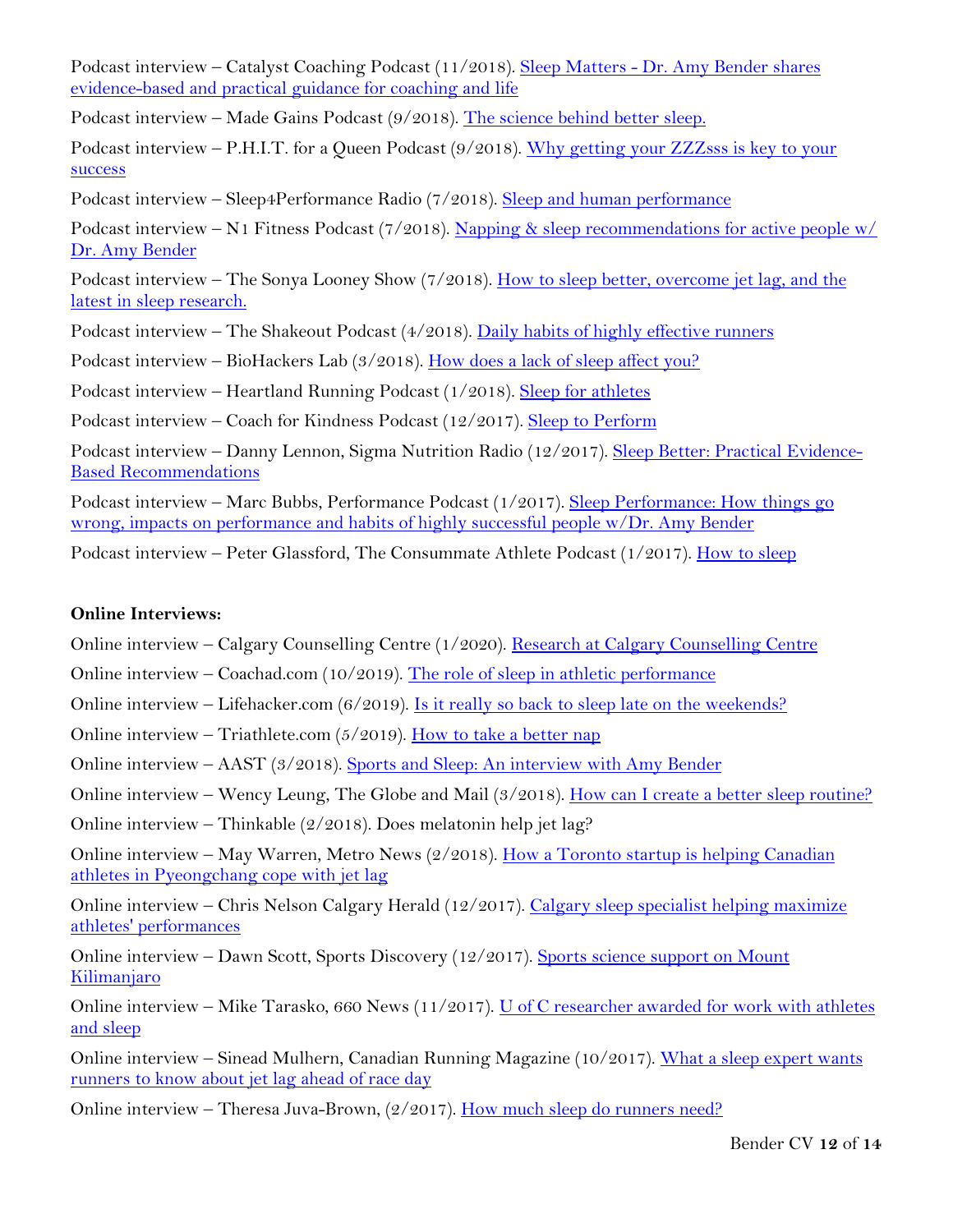Online interview – Ian Campbell, 660 News (11/2016). City's plan to use LED lights could lead to restless [sleep for Calgarians](http://www.660news.com/2016/11/03/citys-plan-use-led-lights-lead-restless-sleep-calgarians/)

Online interview – Kristina Groves, CSI (10/2016). [To sleep perchance to win](http://csicalgary.ca/category-fp-newletter-2016/453-to-sleep-perchance-to-win)

Online interview – Prairie Manufacturer Issue  $2(1)(10/2016)$ . [About executive sleep](https://issuu.com/prairiemanufacturer/docs/pm_issue2_volume1)

Online interview – Rebecca Joseph, Global News (8/2016). [Rio 2016: Late competition times may put](https://globalnews.ca/news/2875537/rio-2016-late-competition-times-may-put-some-olympic-athletes-at-a-disadvantage/)  [some Olympic athletes at a disadvantage](https://globalnews.ca/news/2875537/rio-2016-late-competition-times-may-put-some-olympic-athletes-at-a-disadvantage/)

Online interview – Arti Patel, Huffington Post (8/2016). [How we can all sleep like Canadian Olympic](https://www.huffingtonpost.ca/2016/08/09/olympic-athletes-sleeping-habits_n_11405364.html)  [athletes](https://www.huffingtonpost.ca/2016/08/09/olympic-athletes-sleeping-habits_n_11405364.html)

Online interview – CBS News (8/2016). [Canada's Olympic women's eight team hopes extra sleep converts](http://www.cbc.ca/news/canada/calgary/rio-olympics-womens-eight-rowing-sleep-study-1.3714220)  [to Olympic gold](http://www.cbc.ca/news/canada/calgary/rio-olympics-womens-eight-rowing-sleep-study-1.3714220)

Online interview – Bill Kaufmann (8/2016). [Better sleep means a better shot at a medal for Canada's](http://calgaryherald.com/news/local-news/better-sleep-means-a-better-shot-at-a-medal-for-canadas-rowing-team-uoc-study-finds?platform=hootsuite)  [rowing team, U of C study finds](http://calgaryherald.com/news/local-news/better-sleep-means-a-better-shot-at-a-medal-for-canadas-rowing-team-uoc-study-finds?platform=hootsuite)

Online interview – Cynthia Roebuck (7/2016). [Sleep scientist helping Canadian athletes perform better](https://calgary.ctvnews.ca/sleep-scientist-helping-canadian-athletes-perform-better-1.2997101#_gus&_gucid=&_gup=twitter&_gsc=gYgXxDl)

Online Interview – Leaders Performance Journal (7/2016). [Optimized Sleep: An emerging performance](https://leadersinsport.com/performance/optimized-sleep/)  [enhancing tool for Elite athletes](https://leadersinsport.com/performance/optimized-sleep/)

Online interview – Matt Cross (5/2016). Driving while Daddy - [How fatherhood affects NASCAR drivers](http://www.pavedtrackdigest.com/?p=4331)

Online interview – Gail Johnson, Yahoo Canada (4/2016). [These employees get paid for having a good](https://ca.finance.yahoo.com/blogs/insight/these-employees-get-paid-for-having-a-good-night-s-sleep-174439822.html)  [night's sleep](https://ca.finance.yahoo.com/blogs/insight/these-employees-get-paid-for-having-a-good-night-s-sleep-174439822.html)

Online interview – Van Winkle  $(2/2016)$ . [How sleep is helping athletes push harder](https://vanwinkles.com/how-sleep-is-helping-our-elite-athletes-push-harder)

#### **Live Online:**

IG live

Facebook live interview - Gatorade Performance Partner (5/2020). Why getting enough ZZZs is important [for you and your athletes](https://www.facebook.com/GPerformancePartner/videos/671829983598175).

Facebook live interview – Calgary Counselling Centre (3/2020). [The importance of sleep during times of](https://www.facebook.com/130101230371688/videos/209826227107844/)  [stress & anxiety](https://www.facebook.com/130101230371688/videos/209826227107844/)

Facebook live interview – Calgary Counselling Centre (10/2019). [What does sleep have to do with mental](https://www.facebook.com/calgarycounsellingcentre/videos/547131365857910/)  [health.](https://www.facebook.com/calgarycounsellingcentre/videos/547131365857910/)

#### **TV**

TV interview – City News (2/2018). [Canadian Olympians testing out glasses](http://toronto.citynews.ca/video/2018/02/08/canadian-olympians-testing-out-glasses-to-promote-sleep/)

TV and online interview – Bindu Suri, Global News (2/2018). [Research shows banking sleep can help](https://globalnews.ca/news/4004475/research-shows-banking-sleep-can-help-athletes-go-the-extra-mile/)  [athletes go the extra mile](https://globalnews.ca/news/4004475/research-shows-banking-sleep-can-help-athletes-go-the-extra-mile/)

TV interview – Leah Sarich, Breakfast TV (11/2017). [New app for improved sleep](http://www.btcalgary.ca/videos/new-app-for-improved-sleep/)

TV interview – Heath Brown, CTV (7/2016). [You snooze, you win](https://twitter.com/i/status/758027325317328898)

Live TV interview – Leah Sarich, Breakfast TV (7/2016). [More rest, more wins](http://www.btcalgary.ca/videos/5043326538001/?platform=hootsuite)

#### **Radio**

Live radio interview – Charles Adler (1/2018). Helping athletes sleep better.